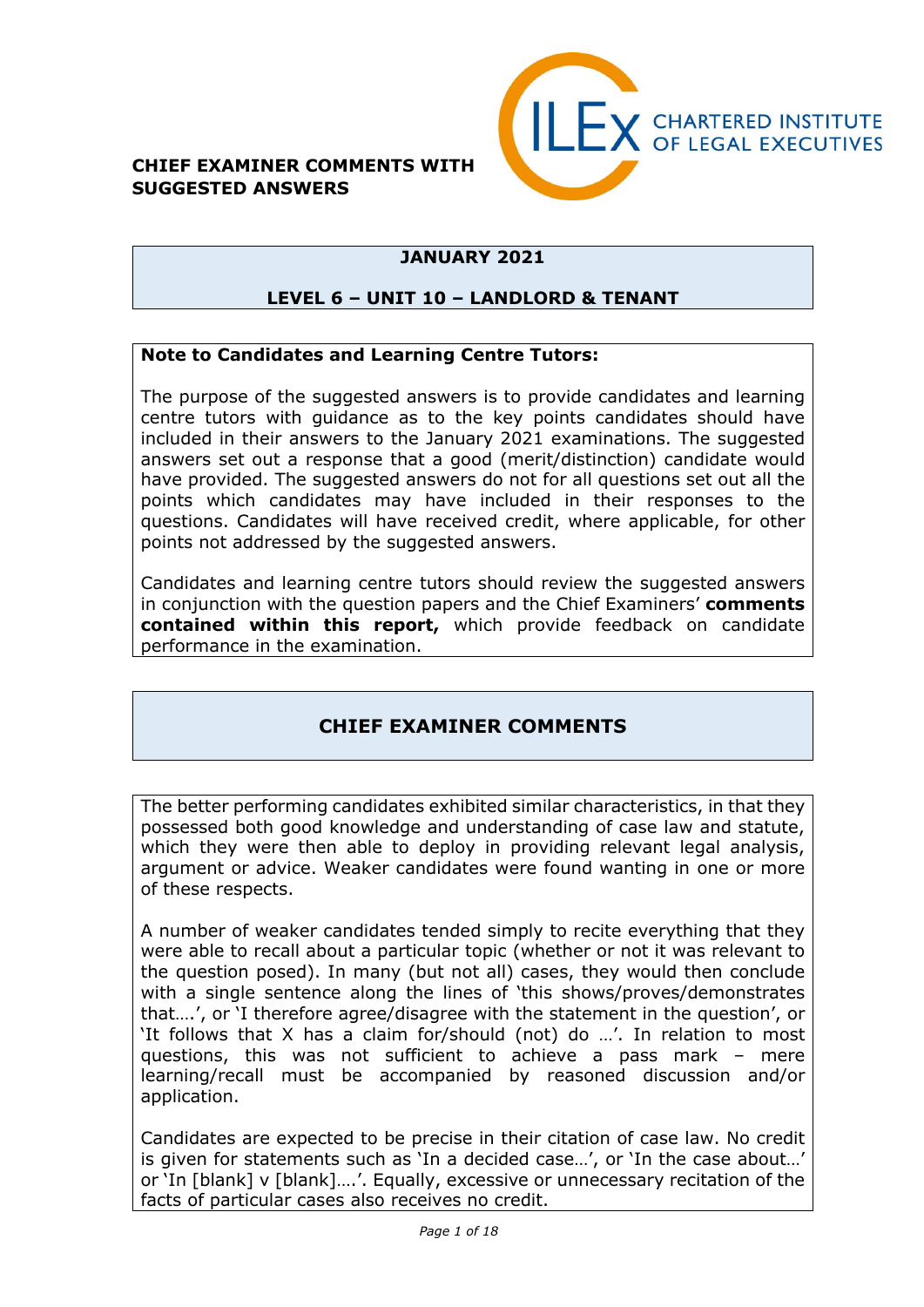## **CANDIDATE PERFORMANCE FOR EACH QUESTION**

#### **SECTION A**

#### **Question 1**

This question required candidates to discuss: (a) the criteria for achieving security of tenure under Part II of the Landlord and Tenant Act 1954, and (b) the procedure for excluding that security on the grant of a new lease.

This was a reasonably popular question. On the whole, part (a) was handled better than part (b), but many candidates did not sufficiently illustrate the relevant principles under part (a) with citation of relevant case law. As regards part (b), most candidates did not enter into any meaningful discussion of whether the new procedure has made it more difficult to exclude security of tenure.

## **Question 2**

This question required candidates to consider the law relating to surrenders. This was one of the more challenging questions on the paper.

Relatively few candidates attempted this question, and generally it was not well-handled. Candidates did not articulate with sufficient clarity when/how a surrender can arise, and hence could not then go on to discuss the relevance of intention to the actual result.

## **Question 3**

This question required candidates to discuss: (i) the doctrines of privity of contract and privity of estate, and (ii) the impact of the Landlord and Tenant (Covenants) Act 1995 on each of them.

Relatively few candidates attempted this question. Some of the discussion was rather wayward: there was confusion as to which doctrine was which. In general terms, the discussion of the 1995 Act was rather limited.

#### **Question 4**

This question required candidates to discuss the protection afforded to long leaseholders in relation to service charges.

This might be described as something of a 'self-selecting' question, in as much as it was only likely to be attempted by candidates who had specifically revised the topic. It is perhaps not surprising, therefore, that most of the candidates who answered this question were able to engage in a reasonable discussion.

#### **SECTION B**

#### **Question 1**

This question required candidates to discuss the obligations as to fitness for human habitation and repair contained in the LTA 1985, together with common law obligations as to repair.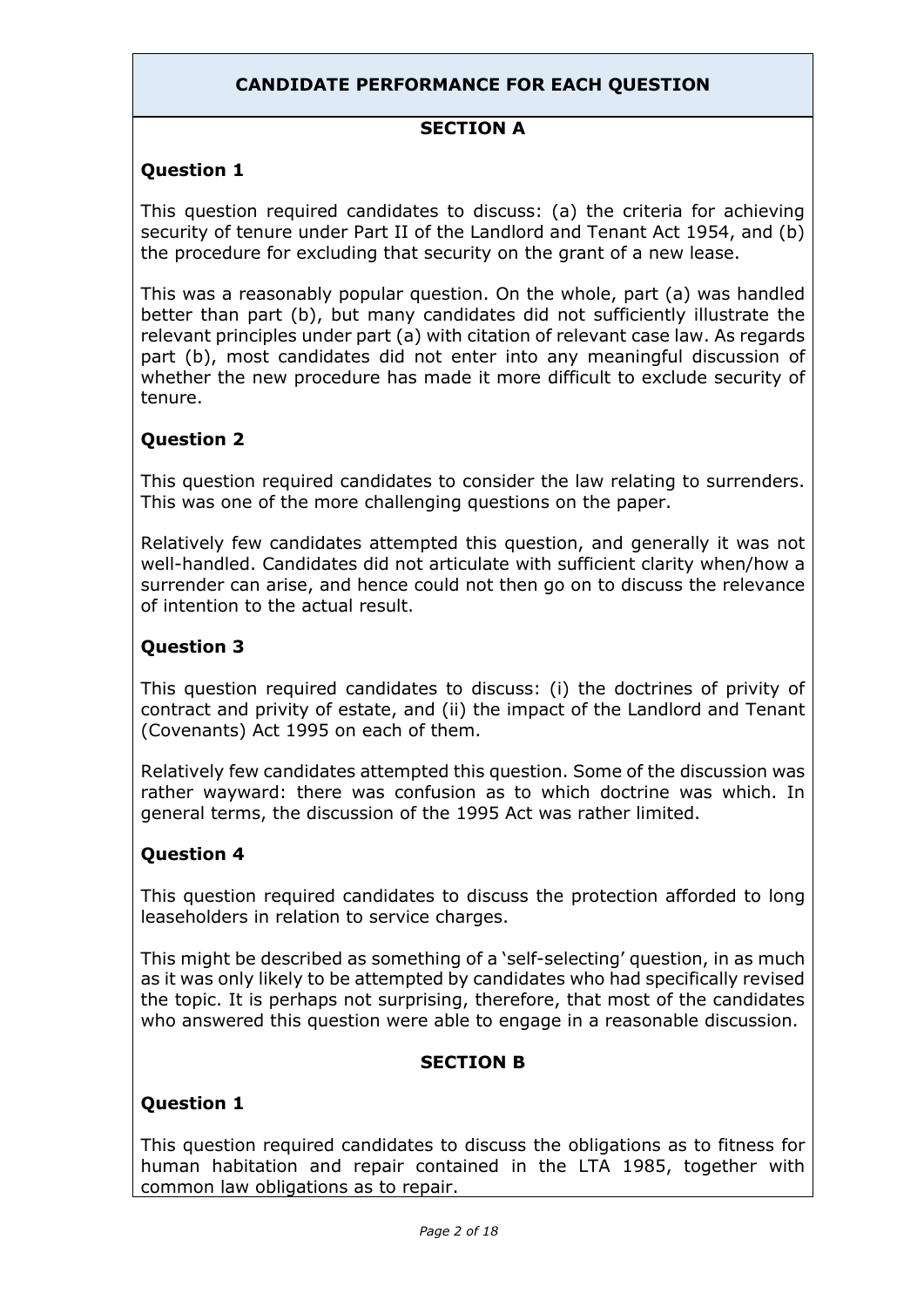This was a popular choice of question amongst candidates. However, in a large number of cases the statutory obligation in relation to fitness for human habitation was not adequately discussed. The discussion of implied obligations in relation to part (b) of the question was also decidedly patchy.

# **Question 2**

This question required candidates to discuss the formalities for the creation of a lease and/or an agreement for lease, together with periodic tenancies and tenancies at will.

Again, this was a popular choice of question amongst candidates. Most candidates gave relatively little consideration to the possibility of either a periodic tenancy or a tenancy at will having arisen, and some had some little knowledge as to the nature of an equitable lease and when it arises. There was also some confusion as to whether a lease, to which LPA 1925 s.54(2) applies, can be a legal lease.

# **Question 3**

This question required candidates to discuss the lease/licence distinction.

This was a popular question. Most candidates identified the relevant criteria. However, only a small handful of candidates made an attempt to apply the law to the facts of the scenario, and to consider the factors for or against a decision as to whether a lease or a licence had been created. The question quite clearly contained a number of relevant factors, and any reasoned/reasonable conclusion would have been credited.

# **Question 4**

This question required candidates to discuss various aspects of the Housing Act 1988, with particular reference to assured and assured shorthold tenancies.

In the main this question was not handled particularly well, which was a little surprising as past sessions have suggested that this subject area is popular with, and familiar to, candidates. Some failed to identify the type of tenancy, some answered the question more from the perspective of the landlord than the tenant (Anna), and a handful answered the question as if it were about the lease/licence distinction.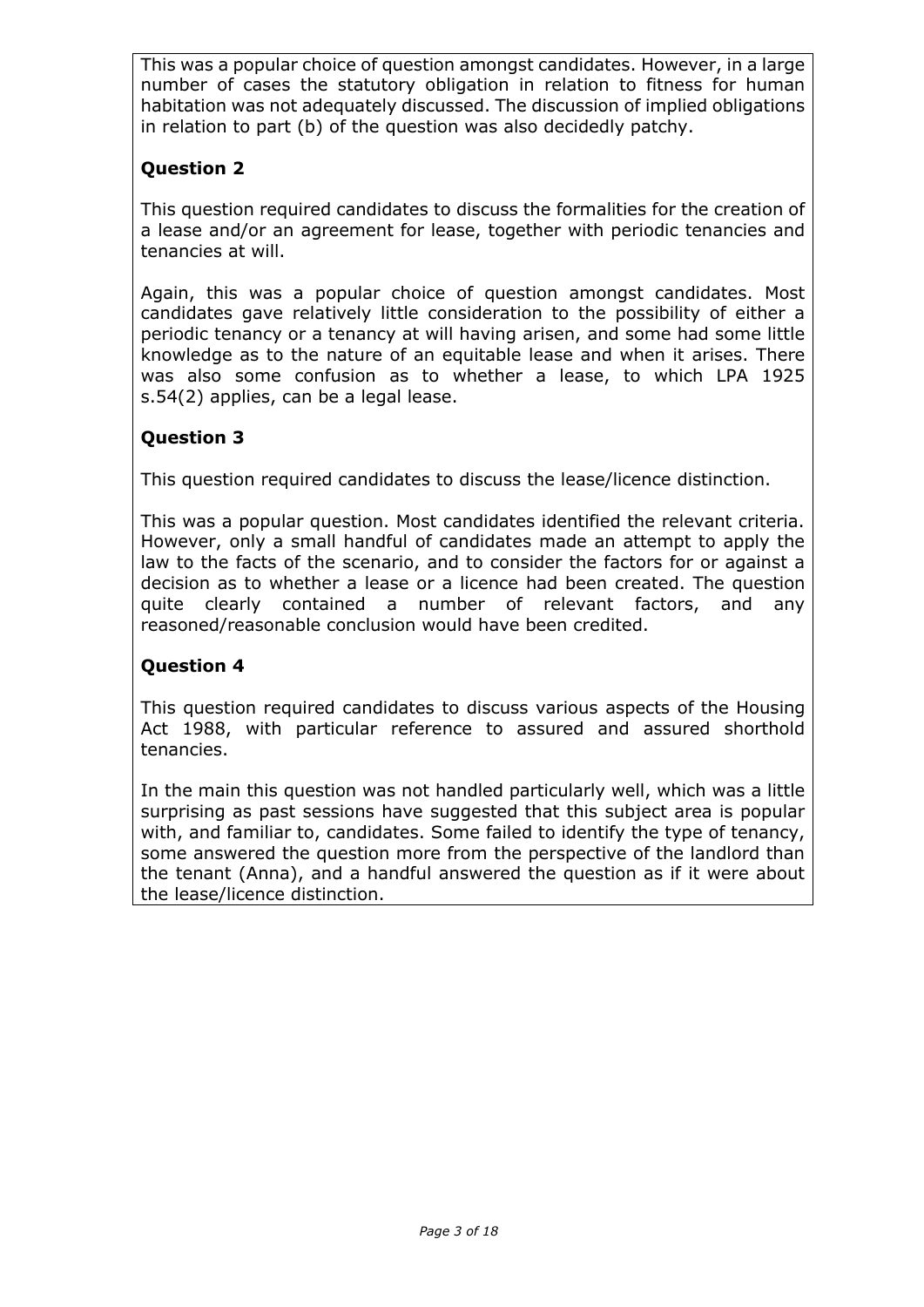#### **SUGGESTED ANSWERS**

#### **LEVEL 6 – UNIT 10 – LANDLORD & TENANT**

#### **SECTION A**

### **Question 1(a)**

In order for a tenancy to qualify for security of tenure under Part II of the Landlord and Tenant Act 1954 (LTA 1954), the requirements of LTA 1954, s 23 must be satisfied.

The first requirement is that occupation must be by virtue of a tenancy. Consequently, licensees will not qualify for protection. The nature of the occupation will be resolved by reference to the principles set out in Street v Mountford (1985) albeit that the "indicia" of a tenancy which were identified in that case are not directly transferable to occupation by a business: Dresden Estates v Collinsdon (1987).

Secondly, the tenancy:

- must not be one of the excluded categories of tenancy specified in LTA 1954, s 43 (ie it must not be a tenancy at will, a farming tenancy, a tenancy of a mine or a tenancy of certain categories of licensed premises)
- must be for a term of more than six months (note that using successive short tenancies as a device to avoid protection under LTA 1954 is prohibited under the aggregation provision in LTA 1954, s 43(3)(b)).

Thirdly, the premises (or part of them) let under the tenancy must be occupied by the tenant for the purposes of a business carried on by him. This third requirement comprises two distinct elements, namely "occupation by the tenant" which is "for the purposes of a business" and which is "carried on by the tenant".

#### **Occupation**

Occupation need not be constant, but it must be "real and genuine". This allows the court to take into account the fact that on certain occasions the premises may inevitably be empty or unoccupied (eg where the tenant is on holiday or is seriously ill, or is carrying out major refurbishment works, or has been forced to vacate temporarily following a fire (Morrison Holdings Ltd v Manders Property Ltd (1976) or where the tenant's business is seasonal: Teasdale v Walker (1958)). In none of these situations would the protection of LTA 1954 be lost.

Occupation does not have to be personal, so the tenant can occupy through an agent or a licensee: Groveside Properties Ltd v Westminster Medical School (1983).

#### For the purposes of a business

Business includes a trade, profession or employment: LTA 1954, s 23(2). The business does not have to be run for profit, so for example a charity can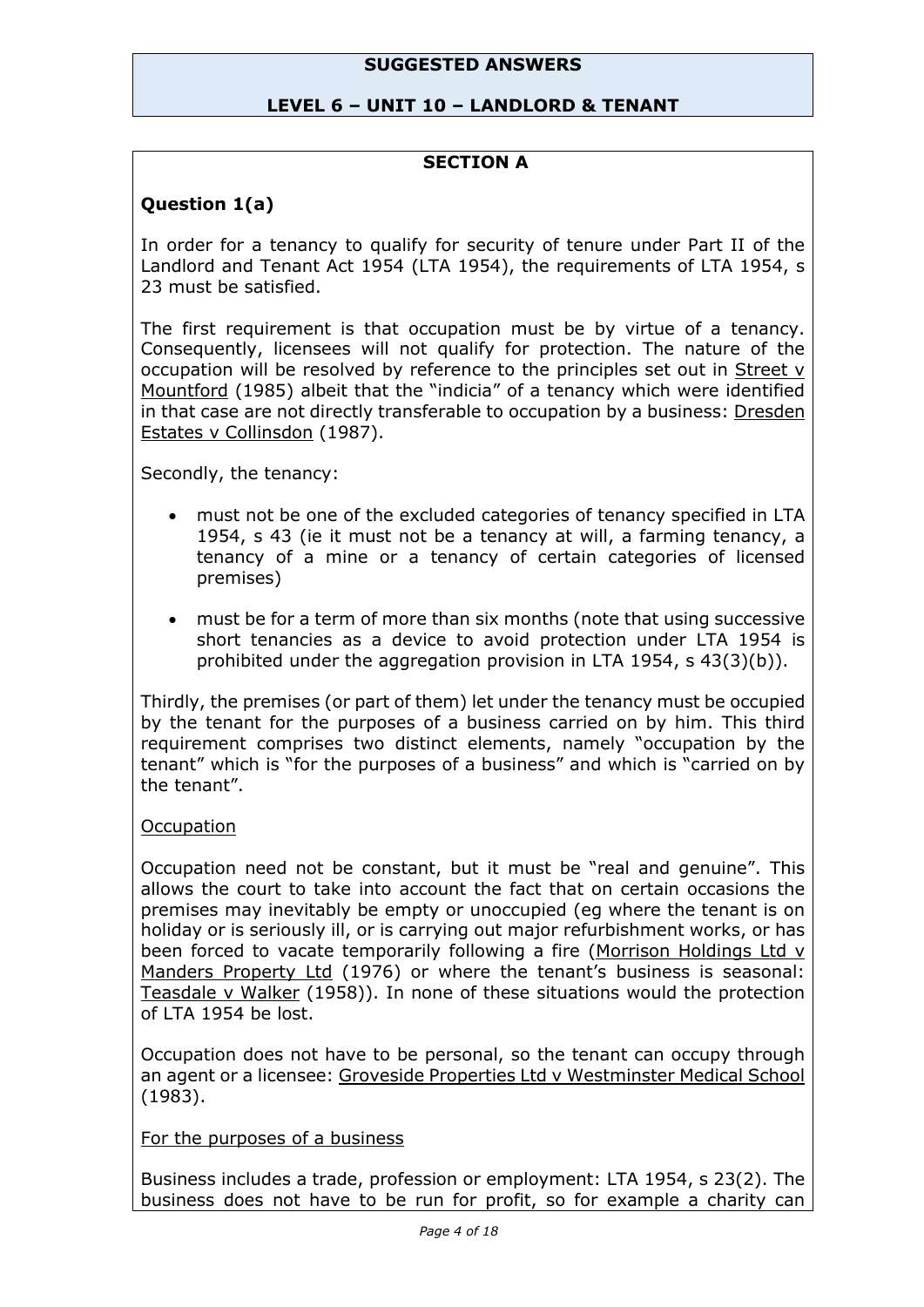qualify for protection under LTA 1954, but the absence of any trading or profit element will disqualify an occupier from protection: Abernethie v A M Kleiman (1970) (tenant running a not-for-profit Sunday School). Nor does the business have to be run from the particular premises; so where a tenant rents storage space in a warehouse to store goods which the tenant then sells from a shop elsewhere, the warehouse is being occupied "for the purposes of a business": Hillil Property and Investment Co Ltd v Naraine Pharmacy Ltd (1979).

Use of premises (either wholly or partially) for residential purposes is not inconsistent with business use if the residential use furthers the tenant's business (in Groveside a medical school used premises as accommodation for its students, and this was held to be furthering the school's business and so qualified for protection under LTA 1954).

Business use in breach of a covenant prohibiting such use will not entitle the tenant to protection under LTA 1954: see LTA 1954, s 23(4) and Methodist Secondary Schools Trust Deed Trustees v O'Leary (1993).

## Carried on by the tenant

If the tenant personally carries on the business, the tenancy clearly qualifies for protection. In some circumstances, the business can be carried on vicariously and the tenancy will still be protected. Common situations in which this will arise are those where:

- the business is carried on by a manager employed by the tenant
- the business is carried on by a company in which the tenant has a controlling interest (LTA 1954, s 23(1A)(a))
- the business is carried on by an individual who has a controlling interest in the tenant company (LTA 1954, s  $23(1A)(b)$ )
- the business is carried on by a member of a group of companies, and the tenant is also a member of that group (LTA 1954, s 42)
- the business is a partnership business and the tenancy is held by the partnership (LTA 1954, s 41A)

# **1(b)**

Prior to the changes introduced by the Regulatory Reform (Business Tenancies) (England and Wales) Order 2003 (RRO 2003), any agreement to exclude the security of tenure afforded by LTA 1954, Part II had to be legitimised by the court.

However, the requirement for a court order introduced a degree of expense, delay and formality which many regarded as unnecessary given that the parties were agreed that the tenancy should be contracted-out. The Law Commission itself concluded that most courts were simply rubber-stamping applications precisely because of this agreement.

The purpose of the reforms introduced by RRO 2003 in relation to excluding security of tenure was to put the mechanics of the contracting-out procedure exclusively in the hands of the parties. That was undeniably a laudable aim.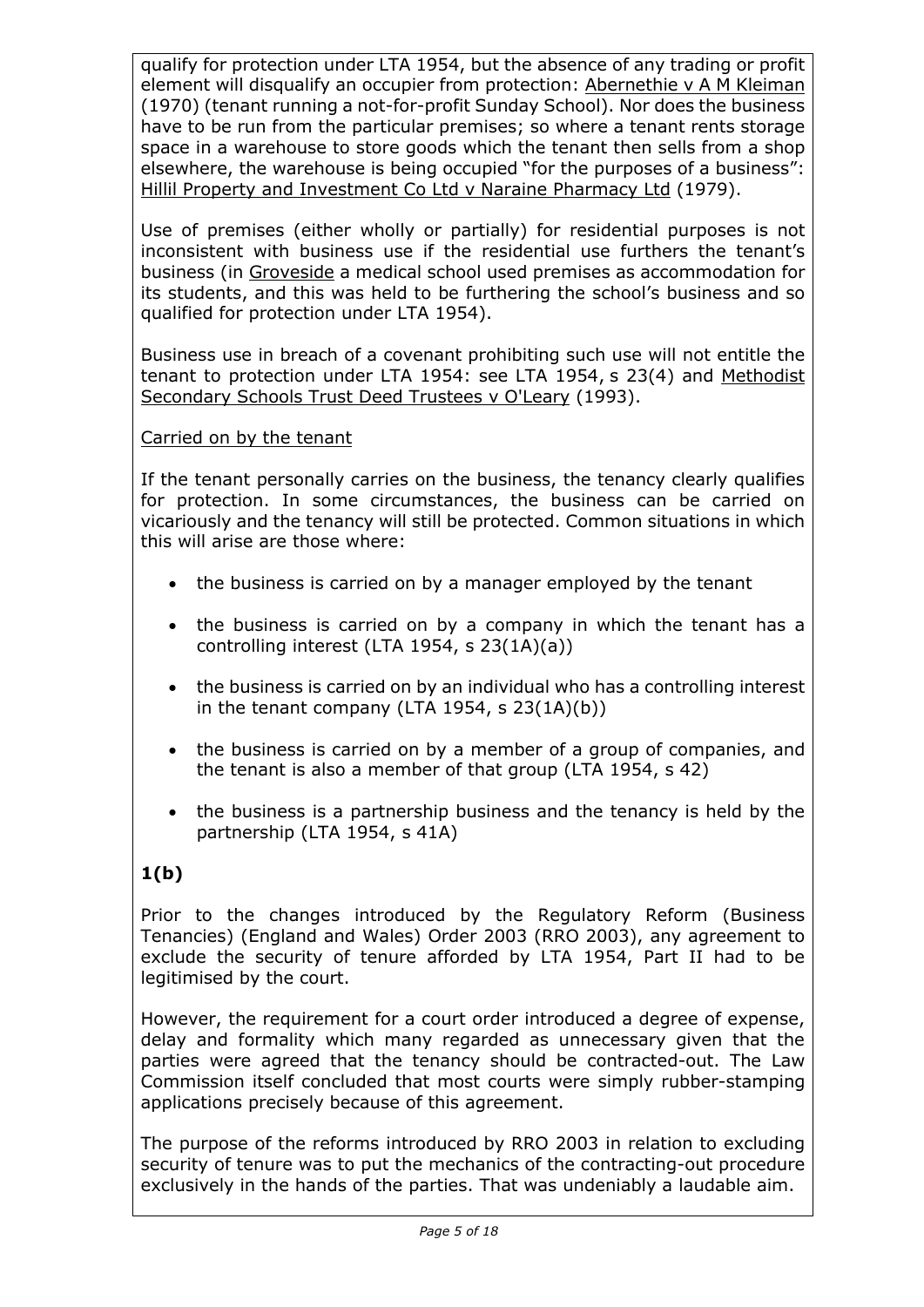The new procedure consists of the following steps:

- (i) the landlord must serve a 'warning' notice on the tenant, advising the tenant that the tenancy will be contracted-out
- (ii) the tenant must respond by serving a simple or statutory declaration (depending on when the warning notice is served relative to the date of the lease or any prior agreement for lease)
- (iii) the document creating the tenancy must record not only completion of previous two stages but also the parties' agreement that the tenancy will be contracted-out

Stages (i) and (iii) are not particularly problematic. Stage (ii), however, gives rise to a number of issues. First, there is uncertainty as to whether using the wrong form of declaration invalidates the contracting-out procedure. Secondly, the technicalities surrounding the making of a statutory declaration are potentially troublesome, particularly the requirement that the declaration must be made before an independent solicitor. Thirdly, where a third party is making the declaration on behalf of the tenant, the landlord has to obtain proof of that person's authority to do so if it wants to avoid being drawn into arguments about implied, apparent or ostensible authority: see, for example, TFS Stores Limited v The Designer Retail Outlet Centres (Mansfield) General Partner Ltd (2019).

Unfortunately, the steps which now have to be undertaken involve a degree of technicality and rigour which can present a trap for the unwary landlord.

# **Question 2**

A surrender of a lease arises when the landlord and the tenant agree that, notwithstanding the absence of any break clause in the lease between them, the term of that lease should end on a date which is earlier than the contractual expiry date that is provided for by the lease.

The consequence of a surrender is that the term merges with, and is extinguished in, the reversion: the result of this is that both parties are released from any future obligation to comply with the terms of the lease. However, in the absence of any provision to the contrary, the surrender will not release either party from any past breach of the lease: see, for example, Dalton v Pickard (1924).

A surrender may be express or it may arise by operation of law. It is generally considered that an express surrender must be by deed because it is a conveyance of the term to the landlord (see Law of Property Act 1925 (LPA 1925), s 52(1) and, for example, Crago v Julian (1992)). However, there is some uncertainty as to whether this is necessary where the lease itself is not required to be in writing (ie in relation to leases to which LPA 1925, s 54(2) applies).

An express agreement is necessarily a matter of subjective intention, and the parties will frequently choose to enter into an express agreement so that they can record the precise basis on which the surrender is being agreed (eg in relation to dilapidations, release (or otherwise) from past breaches, etc). Even then, however, the terms that are negotiated between the parties in relation to the surrender, or the effect of the surrender on obligations contained in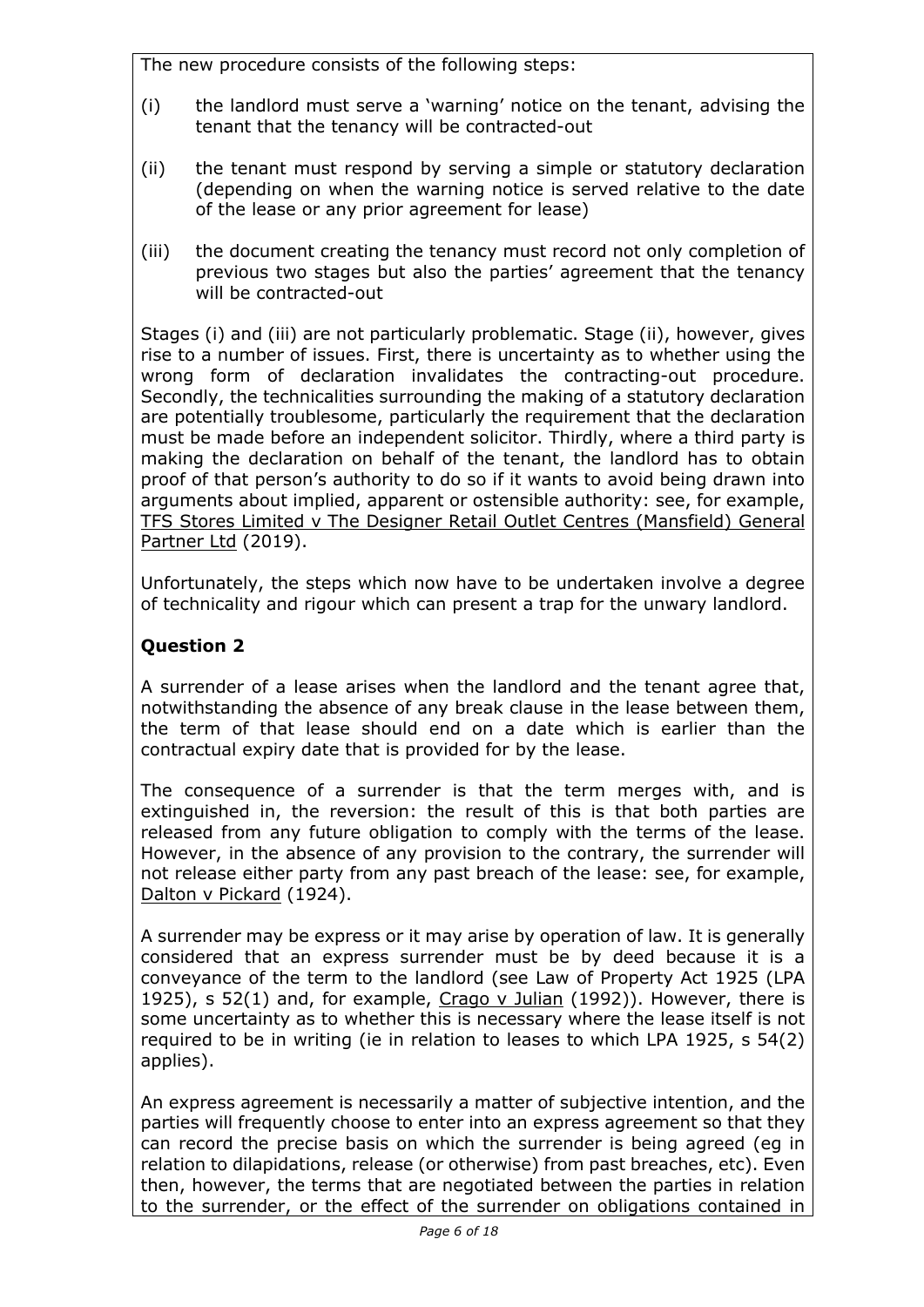other documents, may sometimes have consequences which come as a surprise to one or other of them: see, for example, Baroque Investments Limited v Heis and Bewick (2012) (tenant's obligation to reinstate contained in a licence to alter negated by express release on surrender).

A surrender by operation of law arises where the unequivocal conduct of both the landlord and the tenant is inconsistent with the continuation of the current tenancy between them. Such a surrender may arise where:

- the landlord and tenant agree that the tenant should be granted a new lease of the same premises
- the landlord and tenant agree to vary the existing lease by increasing the length of the term or increasing the extent of the demise
- the tenant delivers possession of the premises to the landlord and the landlord's subsequent conduct demonstrates that the landlord has accepted possession of the premises as a recognition that the lease is at an end

In the first and second scenarios, the circumstances of the relevant agreement are such that the law considers there to be a new tenancy on new terms, which necessarily means that the original tenancy must have come to an end, and so therefore has been surrendered. This conclusion applies without regard to, and sometimes even in spite of, the parties' subjective intentions.

The third scenario is also based on an objective assessment of the parties' conduct. However, the outcome of that assessment is markedly different, in that no new tenancy arises (which could have serious financial consequences for the landlord). It is this circumstance which invariably underpins an argument by the landlord that it did not intend to enter into a surrender.

In the case of the third scenario, the tenant will often simply abandon the premises, with or without prior notice, and with or without returning the keys. However, this unilateral act by the tenant is not of itself sufficient to force a surrender upon the landlord: the tenant's conduct is best characterised as an implied offer to surrender by the tenant. There must then also be some unequivocal act on the part of the landlord which is objectively inconsistent with the continued existence of the lease and of such a nature that it can only be justified as being lawful on the basis that the landlord has accepted the tenant's implied offer to give back possession and to treat the lease as being at an end.

Examples of conduct which have not warranted such an adverse conclusion include changing the locks and other acts which are intended to secure the premises against trespassers and vandals, or carrying out necessary repairs, or advertising the premises as being available to let, or entering into negotiations with a guarantor who is bound by the terms of the lease to take a new lease as a result of the tenant's default (see, by way of example, RVB Investments v Bibby (2013) and Levett-Dunn v NHS Property Services (2016)).

Conversely, a sufficient acceptance of the tenant's offer to surrender has been held to exist where the landlord re-lets the premises to another tenant, or accepts rent from subtenants at the tenant's direction, or resumes possession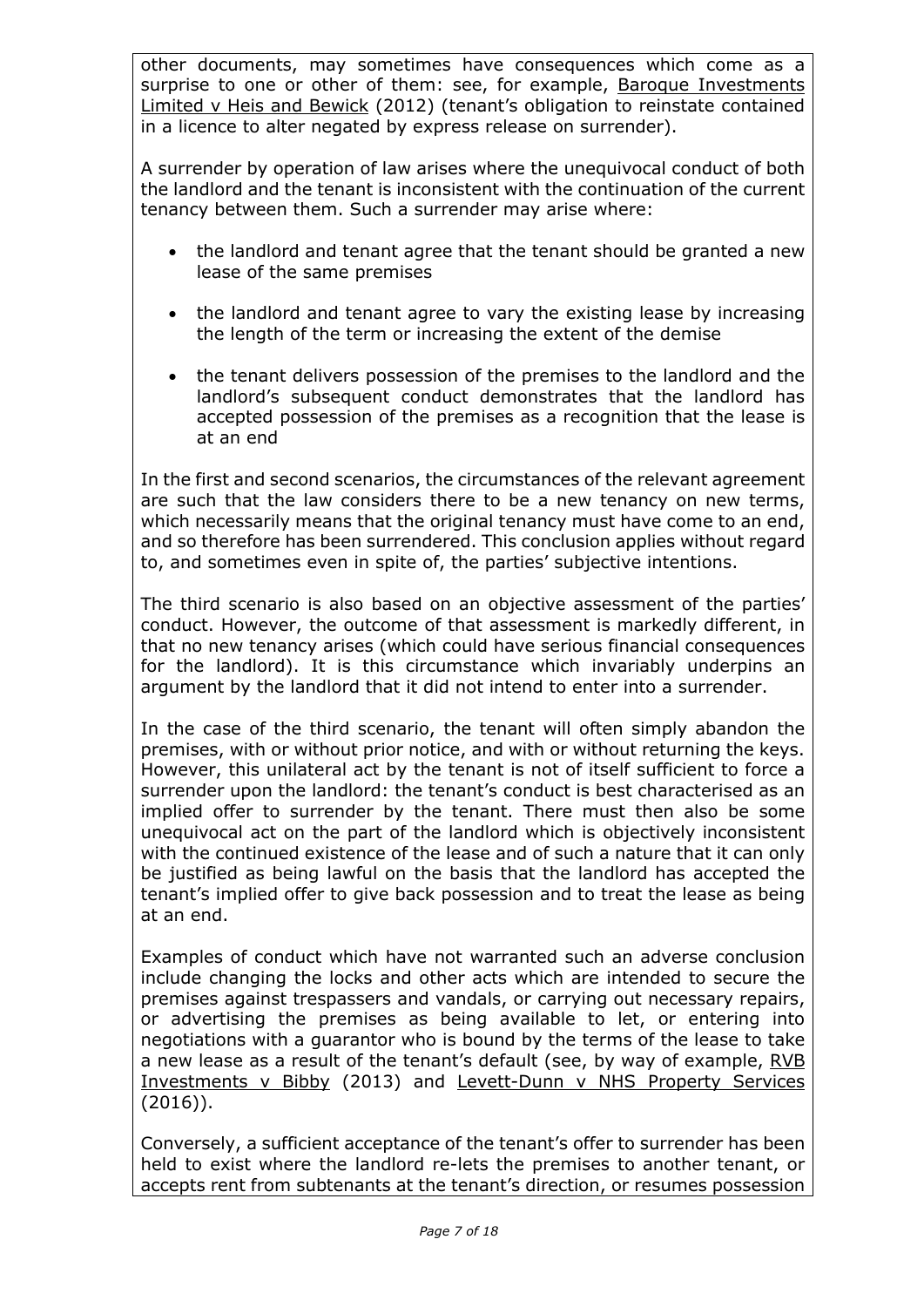of the premises for the landlord's own benefit (see, by way of example, Artworld Financial Corp v Safarian (2009)).

In light of the above discussion, it is submitted that, if the question posed is considered in terms of the subjective intention of the landlord and/or the tenant, then it is incorrect; a surrender by operation of law can occur notwithstanding a contrary intention on the part of one or both of the parties. This inadvertent and unintended outcome can have serious consequences for both parties.

# **Question 3**

The Landlord and Tenant (Covenants) Act 1995 (LT(C)A 1995) was enacted to address what were then perceived as two significant problems in relation to the enforcement of leasehold covenants, namely:

- the perceived injustice of original tenant or landlord liability (which is an aspect of the rules relating to privity of contract)
- inconsistent application of the concept of 'touch and concern' (which is an aspect of the rules relating to privity of estate)

Prior to LT(C)A 1995, privity of contract as between landlord and tenant meant that the original landlord and the original tenant would normally remain liable to perform their respective obligations under the lease for the whole of the term for which it had been granted, even though they had parted with all interest in the property. Although privity of contract meant that both original parties remained liable, it was clear prior to LT(C)A 1995 that the rule was far more disadvantageous to tenants than it was to landlords. Original tenants might find themselves held accountable, many years after they had parted with their interest in the property, for the default of an assignee about whom they knew nothing. Landlords had no incentive to minimise the extent of the original tenant's loss.

LT(C)A 1995, s 5 deals with the problem of original tenant liability by providing an assigning original tenant (and, indeed, every subsequent assigning tenant) with an automatic release from liability under the tenant covenants if they engage in a lawful assignment of the tenancy. However, there are two major qualifications to this release:

- it only applies to whose leases which  $LT(C)$ A 1995, s 1 characterises as 'new' tenancies, ie those tenancies created on or after 1 January 1996 – this means that a significant (albeit inevitably dwindling) number of leases remain subject to the old rule
- the landlord can require the assigning tenant to enter into an authorised guarantee agreement (in accordance with LT(C)A 1995, s 16) under which the assigning tenant guarantees the performance of the tenant covenants in the lease by the incoming tenant – this latter exception is a very significant restriction on the efficacy of the automatic release referred to above, because it allows a continuation (albeit limited to the period for which that assignee is the holder of the term) of the very problem which LT(C)A 1995, s 5 was designed to resolve

LT(C)A 1995 also affords original landlords under 'new' tenancies the same opportunity of a release, but only if they are granted it by the tenant or (if the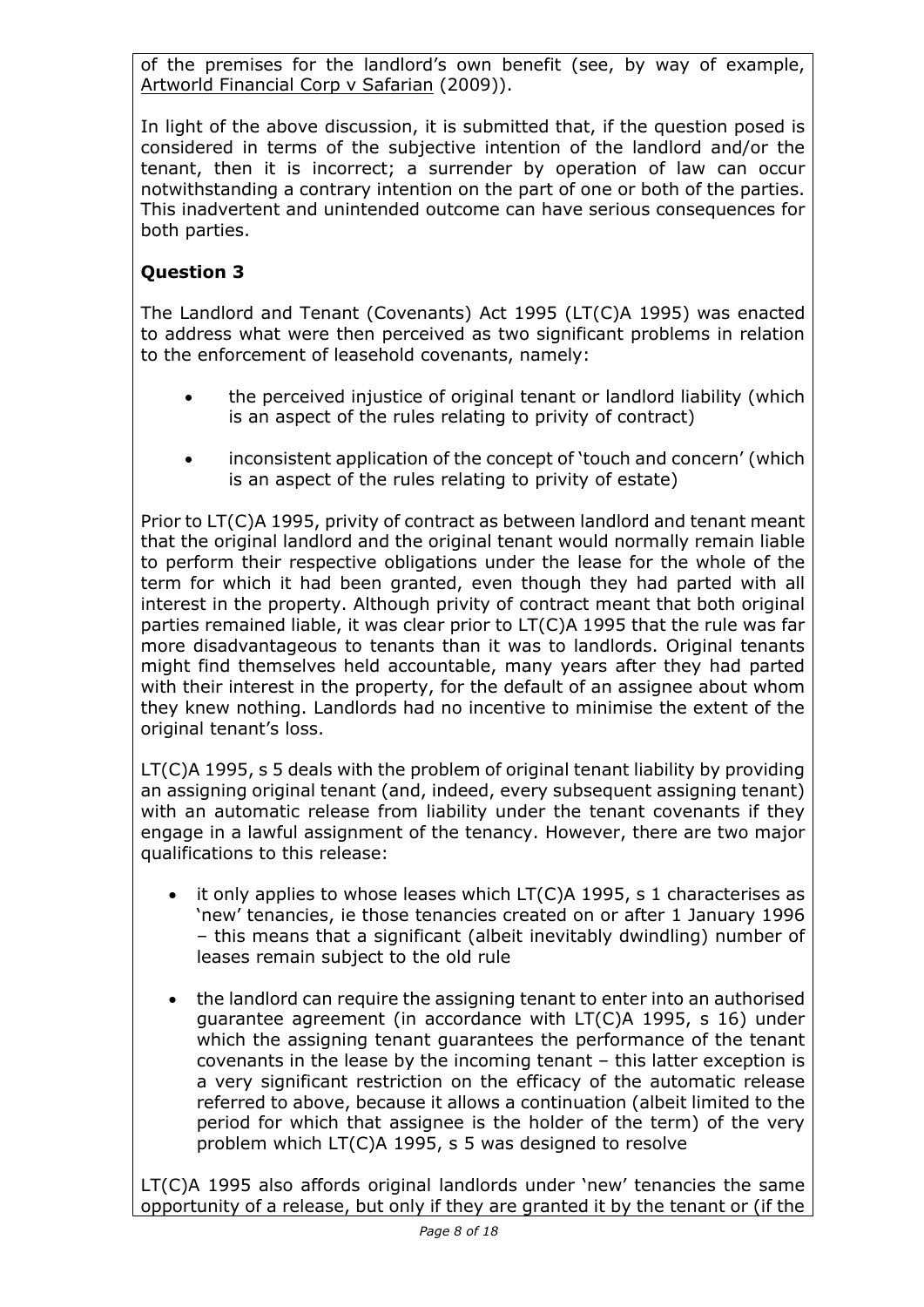tenant unreasonably refuses to grant it) by the court (see LT(C)A 1995, s 8). In theory, this allows tenants to prevent their landlord from assigning the reversion to an entity with little or no covenant strength, thereby jeopardising performance of the significant landlord covenants on which many tenants rely. However, in practice, landlords simply sidestep the need to seek such a release at the time of assignment by providing in the lease for an automatic release to arise – such a provision being presented to the tenant on what is essentially a 'take it or leave' it basis. This practice was endorsed by the House of Lords in London Diocesan Fund and others v Avonridge Property Company Limited (2005).

Prior to LT(C)A 1995, privity of estate as between landlord and tenant meant that, where original landlord or original tenant liability did not apply, the landlord and the tenant for the time being (ie assignees of the original landlord or the original tenant) would assume responsibility for some, but crucially not necessarily all, of the covenants. In the case of an assignment of the reversion, LPA 1925, ss 141 and 142 ensured (albeit in slightly different terms) that the benefit of the tenant covenants and the burden of the landlord covenants (so far as each has reference to the subject matter of the lease) runs with the reversion. The statutory requirement of 'having reference to the term of the lease' is equivalent to a requirement that the covenant should 'touch and concern' the land: see, for example, Davis v Town Properties Investment Corpn Ltd (1903).

On an assignment of the term, the question of whether the burden of a tenant covenant or the benefit of a landlord covenant runs with the term again depended on whether that covenant could be said to 'touch and concern' the land: see Spencer's Case (1583).

Unfortunately, the concept of 'touch and concern' is an imprecise one, and was prone to inconsistent formulation and/or application. Romer LJ in Grant v Edmondson (1931) described the concept as being "purely arbitrary, and the distinctions [between those covenants which satisfied the concept and those which did not], for the most part, quite illogical".

LT(C)A 1995 deals with the problem presented by privity of estate and the inconsistent application of the concept of 'touch and concern' by the simple expedient of abolishing the distinction between covenants which 'touch and concern' the land and those which do not. LT(C)A 1995, ss 2(1) and 3 provide that the benefit and burden of all landlord and tenant covenants of a tenancy run with the reversion and the term respectively.

Again, however, this solution only applies to 'new' tenancies; consequently, a significant (albeit inevitably dwindling) number of leases remain subject to the old rule.

In light of the above discussion, it is submitted that LT(C)A 1995 has only been partially successful in resolving the problems presented by privity of contract and privity of estate.

# **Question 4**

Sections 18-30 of the Landlord and Tenant Act 1985 (as amended) (LTA 1985) provide holders of long residential leases with two principal forms of protection in relation to variable service charges, ie a service charge whose amount can vary according to the amount of any qualifying expenditure incurred by the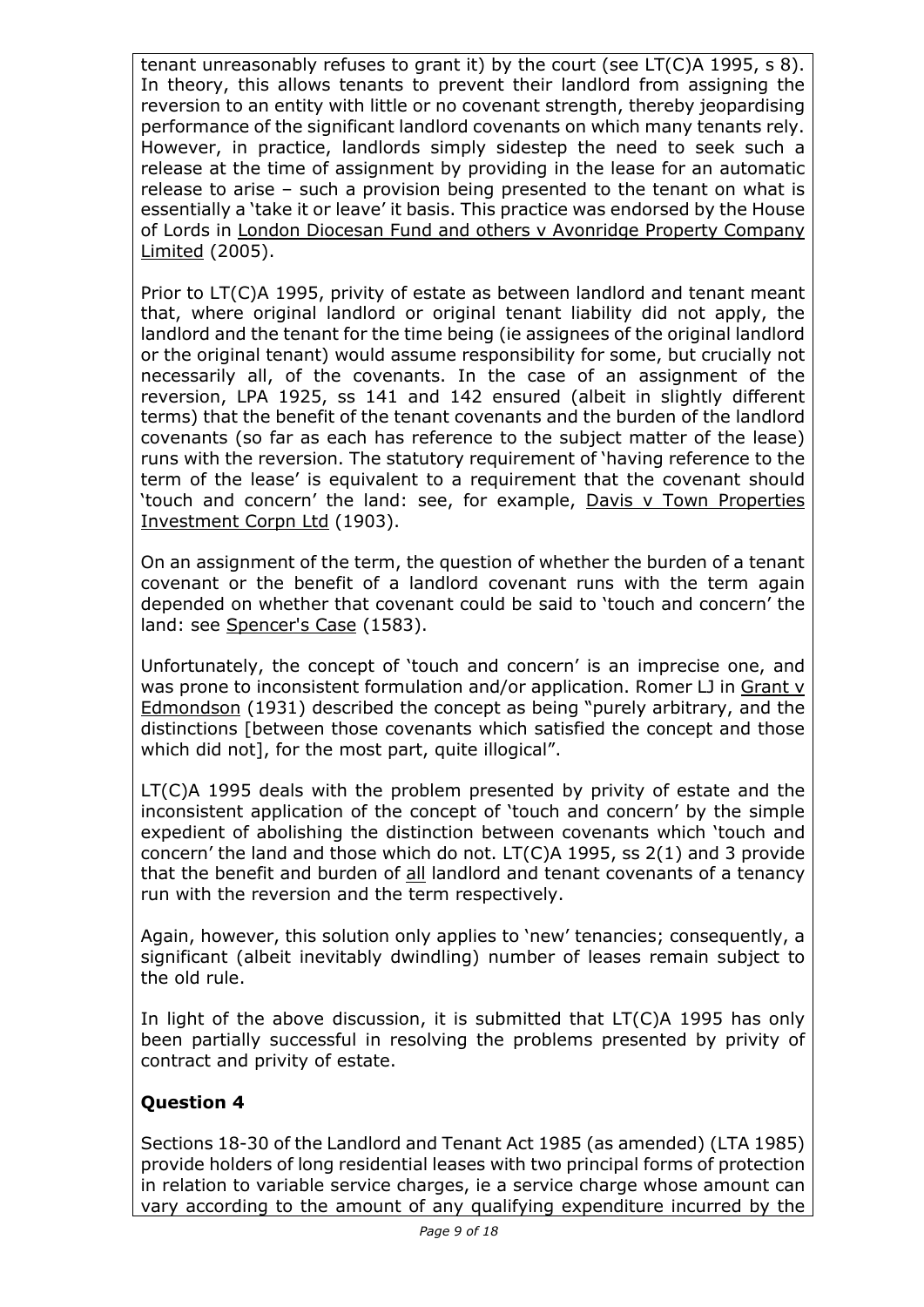landlord (LTA 1985, s.18). They are: (a) protection from service charges which are unreasonably incurred or are unreasonable in amount, and (b) the right to be consulted before major contracts are awarded or major works are carried out.

In addition:

- service charge demands must comply with prescribed requirements and are subject to statutory time limits
- the landlord's right to forfeit for non-payment of service charge is restricted
- the landlord's right to recover the cost of legal proceedings by way of a service charge is also restricted
- statutory trusts are imposed over service charge funds

Contracting out is unlawful (LTA 1985, s 27A(6)), which therefore invalidates any provision in the lease to the effect that a certificate supplied by the landlord, or the landlord's surveyor, or any other third party, is conclusive as to any of the matters relating to the amount or reasonableness of the landlord's expenditure.

## Service charges

Service charges must be reasonably incurred and reasonable in amount (LTA 1985, s 18(2) and s 18(3)). This applies both to expenditure already incurred and also to anticipated future expenditure in relation to which the tenant is making payments on account (LTA 1985, s 19). In this context 'reasonable' must be given a broad, common-sense meaning (Veena SA v Cheong (2003)), which means that a landlord can act later rather than sooner (even if the costs payable increase as the result of delay) and need not always choose the cheapest option.

Service charges must be demanded within 18 months of the date on which the relevant cost was incurred, unless the tenant was warned in advance that older costs might be included (LTA 1985, s 20B). If this time limit is breached, the tenant does not have to pay the amount demanded. The demand for payment must also be accompanied by a summary of the tenant's rights and obligations in relation to service charges (LTA 1985, s 21B). The tenant is not obliged to pay until such a summary is served.

If asked by the tenant, the landlord must provide a summary of the service costs incurred so that the tenant can understand the amount that has been demanded (LTA 1985, s 21). Again, the tenant is not obliged to pay until such a summary is served after being requested.

Where the tenant fails to pay any service charge which is due, the landlord cannot simply invoke Law of Property Act 1925, s 146 and forfeit the lease, even if the service charge is reserved as 'rent' under the lease. Instead, the landlord must first establish that the amount in question is incontestably due, either by agreement with the tenant or following determination by a tribunal (Commonhold and Leasehold Reform Act 2002 (CLRA 2002), s 168). In addition, the amount due must exceed £350 or must have been owed for more than three years (CLRA 2002, s 167).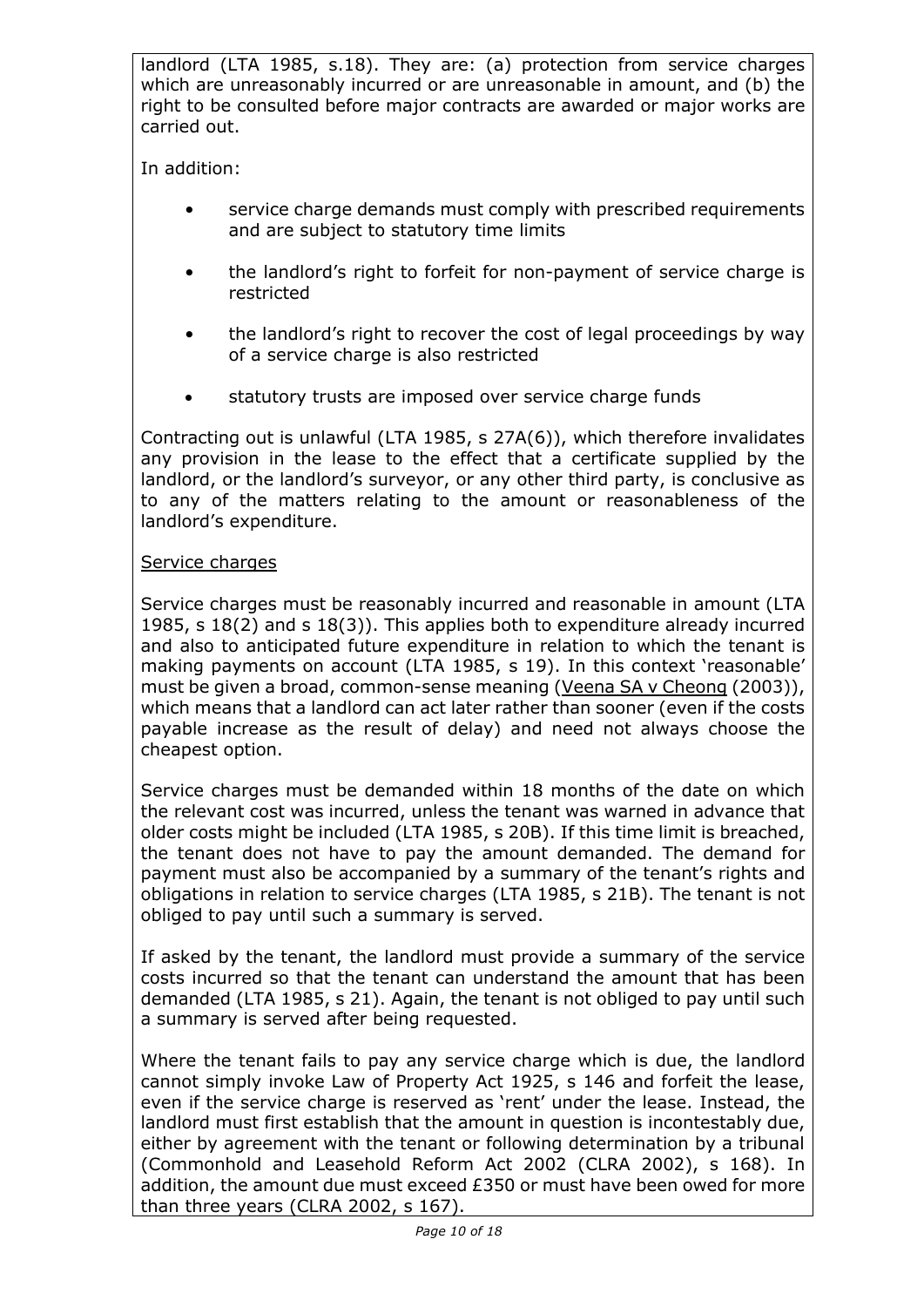In any proceedings to recover arrears of service charge, the tribunal can only make an order in respect of costs against the losing party if they acted unreasonably in bringing, defending or conducting the proceedings.

Service charge payments made by a tenant are held on statutory trust (Landlord and Tenant Act 1987, s 42) and can only be used to meet service charge expenditure incurred by the landlord in the relevant year.

#### **Consultation**

Under LTA 1985, ss 20 and 20ZA a landlord must consult where a tenant will be required to contribute by way of service charge:

- more than £250 in relation to qualifying works, ie building works; or
- more than £100 in relation to qualifying long-term agreements (eg a management contract or a lift maintenance agreement).

Failure to consult means that the landlord cannot recover more than the amounts set out above in relation to the relevant expenditure.

The specific requirements which the landlord must follow vary according to the nature of the works or agreement in question.

The requirement for consultation can be dispensed with, but only by the appropriate tribunal and only if it is reasonable to do so (LTA 1985, s 20ZA(1)). Following the Supreme Court decision in Daejan Investments Ltd v Benson (2013), dispensation will be granted if the failure to consult has caused no real prejudice to the tenants.

#### Evaluation

Sections 18-30 of the LTA 1985 clearly provide substantial benefits to long leaseholders. The regime requires both reasonableness and transparency on the part of landlords, who are consequently unable to use service charges either as a means of improving their properties at the expense of their tenants or as a way of generating an additional source of income.

#### **SECTION B**

#### **Question 1(a)**

The extent of Gareth's obligations depends on a proper interpretation and application of both statutory and common law rules.

Section 9A of the Landlord and Tenant Act 1985 (LTA 1985), as inserted by the Homes (Fitness for Human Habitation) Act 2018, implies a covenant by the landlord of a dwelling in England that the property is fit for human habitation at the commencement of the lease and throughout the term. That covenant is implied into any lease which is granted on or after 20 March 2019 for a term of less than seven years. Fitness for human habitation is measured by reference to the matters specified in LTA 1985, s 10. So far as potentially relevant for present purposes, the matters to which the court must have regard in determining whether a dwelling is "not reasonably suitable for occupation" include freedom from damp, damp and mould growth, ventilation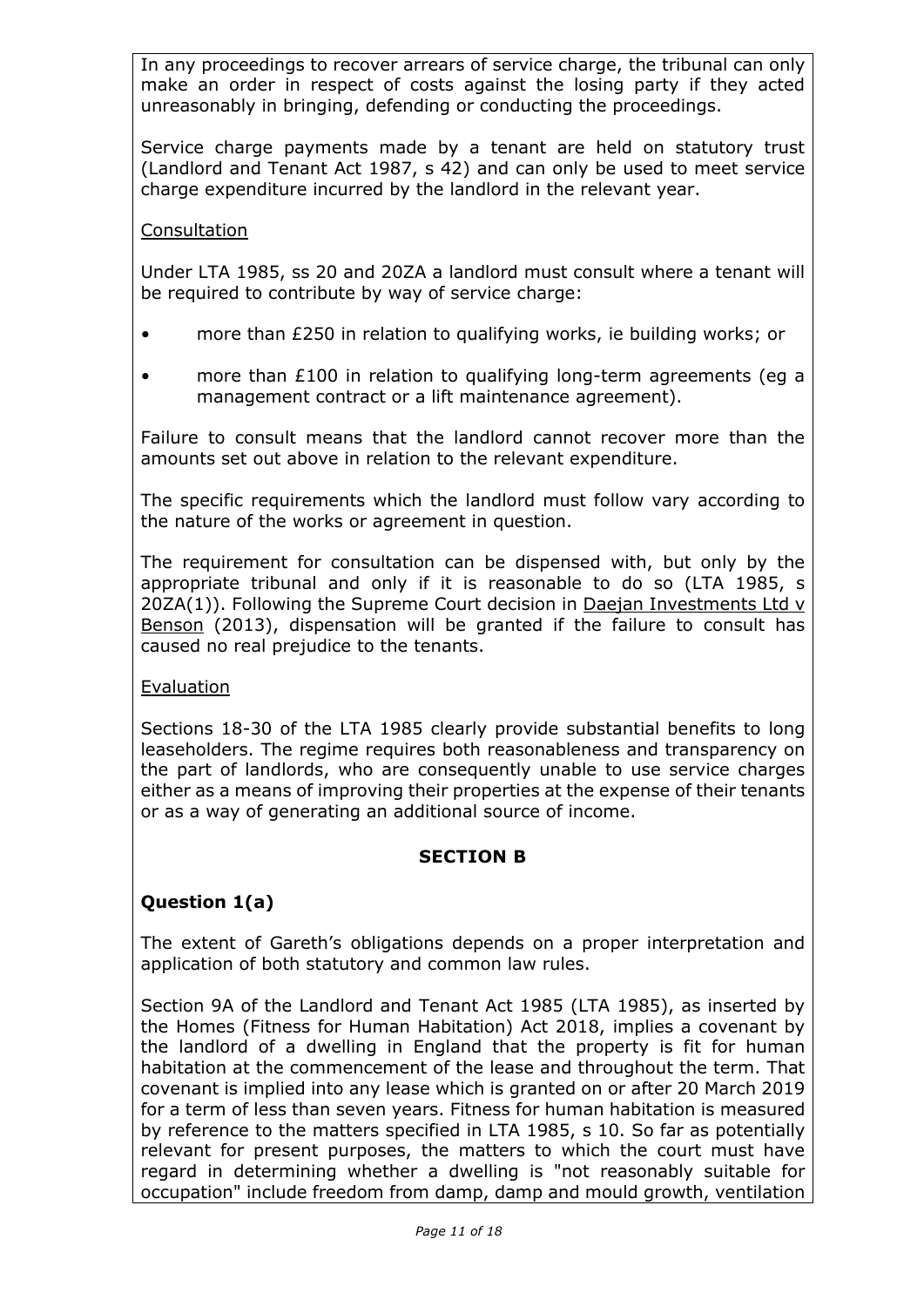and excess cold. Where a breach is made out, the court may order specific performance of the obligation (which presumably means an order requiring the landlord to carry out sufficient works to make the dwelling fit for human habitation): see LTA 1985, s 9A(5). However, a landlord is not obliged to carry out works where:

- the consent of a superior landlord is required and is not secured after reasonable endeavours to obtain it (LTA 1985, s 9A(2)(e))
- the works would need to be carried out to a part of the building in which the landlord has no estate or interest (LTA 1985, s 9A(6))

LTA 1985, s 11 implies a covenant by the landlord of a dwelling-house:

- to "keep in repair the structure and exterior of the dwelling-house" (see LTA 1985, s  $11(1)(a)$ , and
- to "keep in repair and proper working order" the installations which provide the essential services within the property: this includes the installations for space heating and heating water (see LTA 1985, s  $11(1)(c)$ .

Those covenants apply to any lease of a dwelling-house granted on or after 24th October 1961 for a term of less than seven years (LTA 1985, s 13).

The extent of an obligation to keep something 'in repair' is determined in accordance with common law principles. In particular, an obligation to repair will only arise when there is a physical transition from a state of repair to a state of disrepair. As a result, there is no obligation to repair an inherent defect (whether of design or construction) even though the defect results in conditions which mean that the property is not fit for purpose, as illustrated by Post Office v Aquarius Properties Ltd (1987).

Applying these principles to the facts, the following conclusions can be drawn:

- even if we accept for present purposes that the absence of a cavity wall relates to the structure or exterior of the flat for the purposes of LTA 1985, s 11(1)(a), the presence of damp and/or mould in the flat does not constitute physical disrepair: it is the consequence of an inherent defect – as such, Gareth is not required to deal with it under LTA 1985, s  $11(1)(a)$
- the obligation under LTA 1985, s 9A raises different issues: the flat's state of repair is irrelevant if Fatima can establish that the flat is affected by damp and/or mould to such an extent that it is "not reasonably suitable for occupation" – this could perhaps be supplemented by any evidence as to the absence of sufficient natural ventilation and/or the existence of excessive cold which arises in the winter months due to the misfiring boiler
- according to Gareth's surveyor, the defect which is causing the damp and/or the mould affects the entirety of the building, or at least the exterior wall(s) of the flat, and so is located within the common parts of the building and outside the demise to Gareth – in which case Gareth is not obliged (nor, indeed, is he in any practical position) to repair/remedy it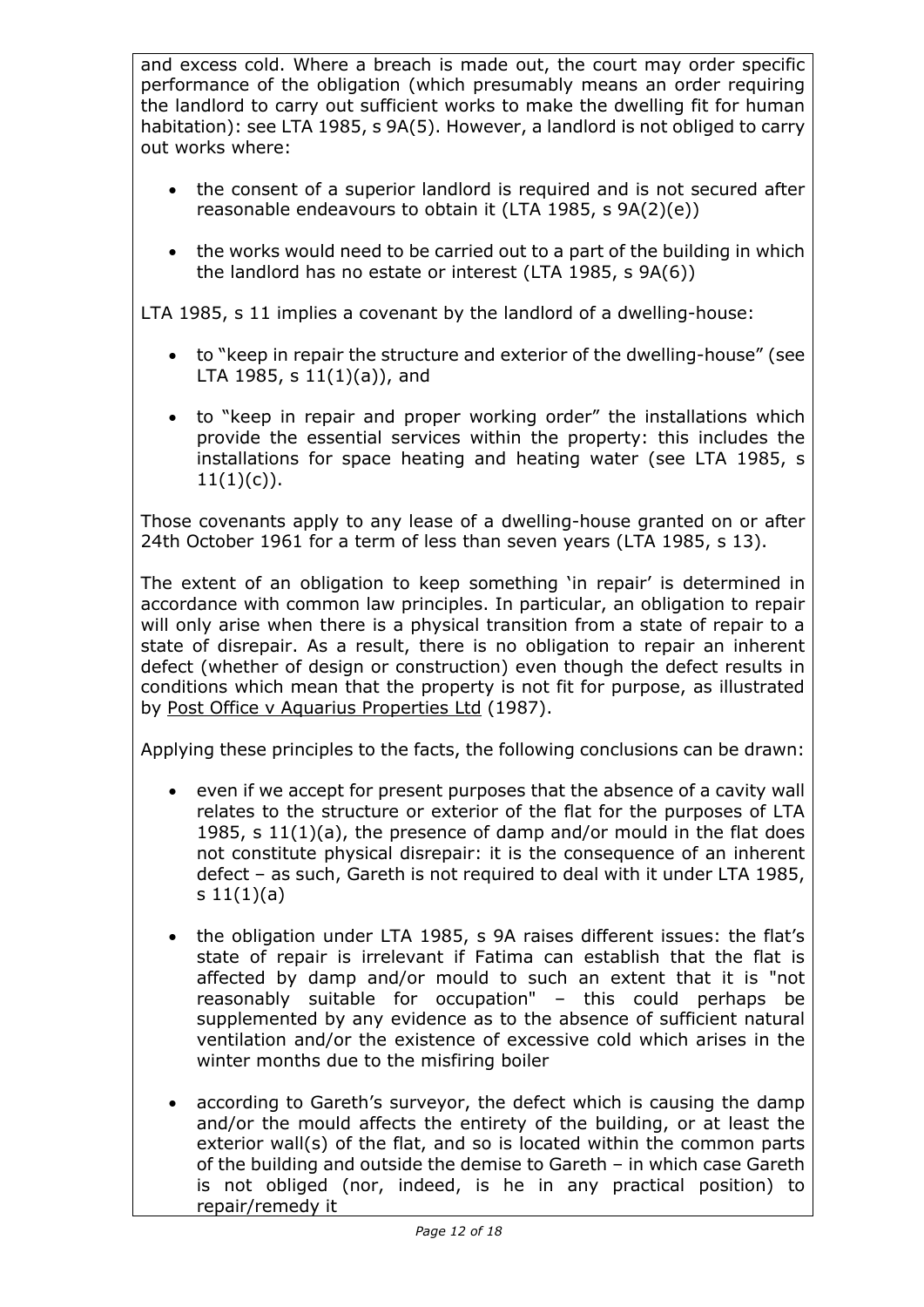- Gareth would, however, be obliged to deal with the manifestations of damp/mould within the flat
- Gareth must repair the boiler it is clearly an installation to which LTA 1985, s 11(1)(c) applies and it is clearly not in proper working order: in any event, the Gas Safety (Installation and Use) Regulations 1998 require him to ensure that the boiler and flue are maintained in a safe condition and are checked at 12 monthly intervals

# **1(b)**

It is highly likely that the entrance system, the stairwells and the lift are all located within the common parts of the block of flats. If there is an express covenant by the superior landlord/freeholder to keep the common parts in repair (or to provide services which include repair of the common parts), then Gareth will be entitled to call on the superior landlord/freeholder to comply with that obligation.

If there is no such covenant, Gareth may be able to invoke the principle in Liverpool City Council v Irwin (1977). In Irwin it was accepted that where the landlord council had rented out flats in a council-owned block, the leases should be read as containing an implied term that the landlord would ensure that the common parts (eg stair lighting, lifts and rubbish chutes) would be kept in repair. To the same effect is Barrett v Lounova (1982), in which it was held that where the tenant was under an obligation to keep the interior of the demised premises in good repair, a covenant on the part of landlord to repair the exterior had to be implied on the basis that, without it, the tenant would over time find it physically impossible to comply with its own covenant.

Nevertheless, it is important not to overstate Gareth's chances of success. It was accepted by their Lordships in Irwin that the duty to repair is not absolute but rather, in Lord Denning's words, "the standard must surely not exceed what is necessary having regard to the circumstances". In Irwin itself, the House of Lords concluded that the council's obligation had not been breached where the state of disrepair was partly the result of vandalism, partly the result of the tenant's default and partly due to the council's lack of care.

# **Question 2**

Kieran's tenancy, which has now expired, did not enjoy security of tenure under Part II of the Landlord and Tenant Act 1954 (LTA 1954). Consequently, when Kieran remained in occupation of the premises after the original lease expired by effluxion of time, he was not holding over on the terms of that tenancy as continued by operation of LTA 1954.

It is therefore necessary to determine whether there is any other basis on which Kieran might currently claim to be lawfully entitled to remain in occupation of the property.

It seems clear that Kieran has enjoyed exclusive possession of the premises and that he has been paying rent monthly since the old lease expired. The executors may say that the receipt of the rent should not be treated as indicative of any sort of contractual intent on Jolene's part if, at the time it was paid, she was incapable of managing her own affairs. Clearly, Jolene also had title to grant a new lease to Kieran. It is arguable that these facts are sufficient to allow Kieran to claim that he is now a tenant of the premises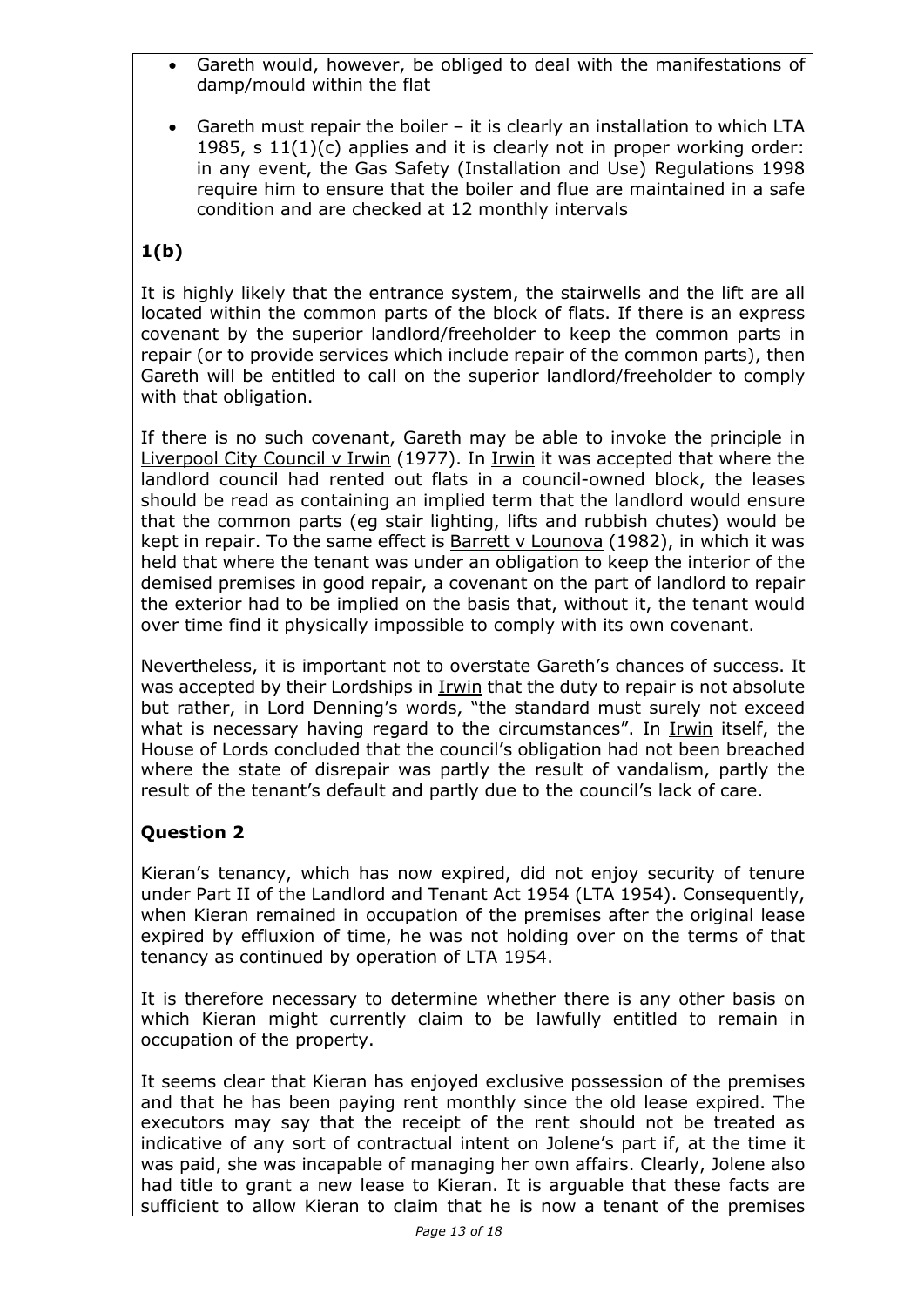under a common law monthly periodic tenancy. Moreover, because the relevant contracting-out procedure was not adopted prior to that tenancy coming into existence, Kieran might also claim that he now enjoys security of tenure under LTA 1954 in relation to his new tenancy. This would mean that his tenancy (and consequent right of occupation) could only be terminated in accordance with the procedures laid down by that Act. The executors certainly would not be entitled to force Kieran to leave on only seven days' notice.

However, the factual matrix reveals that Kieran remained in occupation against a background of preparations for the grant of a new lease. If that lease had been granted, it seems clear (assuming that the new lease was indeed to be granted on the same terms as the old lease) that the new lease would also have been contracted-out. In such circumstances, the court might well conclude (adopting the reasoning from cases such as Javad v Aqil (1991)) that there was never any intention that Kieran's continuing occupation should attract security of tenure; instead, the court might conclude that he occupied the premises under a less formal arrangement, such as a common law tenancy at will (which is a species of tenancy which is not protected by LTA 1954 - see LTA 1954, s 42).

If Kieran does indeed only have the benefit of a tenancy at will, then the executors are entitled to terminate that tenancy as and when they wish; service of the letter from their solicitors means that Kieran has no right to remain in occupation.

The uncertainty as to Kieran's position creates something of a paradox. On the one hand, if Kieran has the apparent benefit of a monthly periodic tenancy, it is in the executors' best interests to argue that in fact there was at all times a binding agreement for a lease under which Bob was legally bound to accept the grant of a new five-year lease which would be contracted-out of LTA 1954: as a matter of law, a periodic tenancy and an agreement for lease cannot coexist. On the other hand, if Kieran has the apparent benefit of only a tenancy at will, it is in his best interests to argue that such an agreement existed. If such an agreement exists, equity will regard the lease as granted and the equitable lease will override the terms of any tenancy at will (see Walsh v Lonsdale (1882)).

Does such an agreement exist? Clearly there was an oral agreement between Jolene and Kieran for the grant of a new lease, but such an oral agreement is not a valid contract. By virtue of Law of Property (Miscellaneous Provisions) Act 1989 (LPMPA 1989), s 2(1) a contract for the creation or disposition of an interest in land (such as the grant of a lease) must be in writing, must contain all the agreed terms and must be incorporated either in a single document which is signed by all parties or in separate parts with each party signing their own part and then exchanging them. Failure to satisfy these requirements means that there is no contract at all.

Of course, Kieran did sign the Heads of Terms. On the face of it, that document recorded all the terms of the proposed new lease (it should be noted that incorporation by reference to another document (in this case the old lease) is expressly contemplated by LPMPA 1989 (s 2(2)). If the evidence establishes that Jolene or her solicitors signed their 'part' of the Heads of Terms and provided it to Kieran, then Kieran might be able to establish the existence of binding agreement for lease.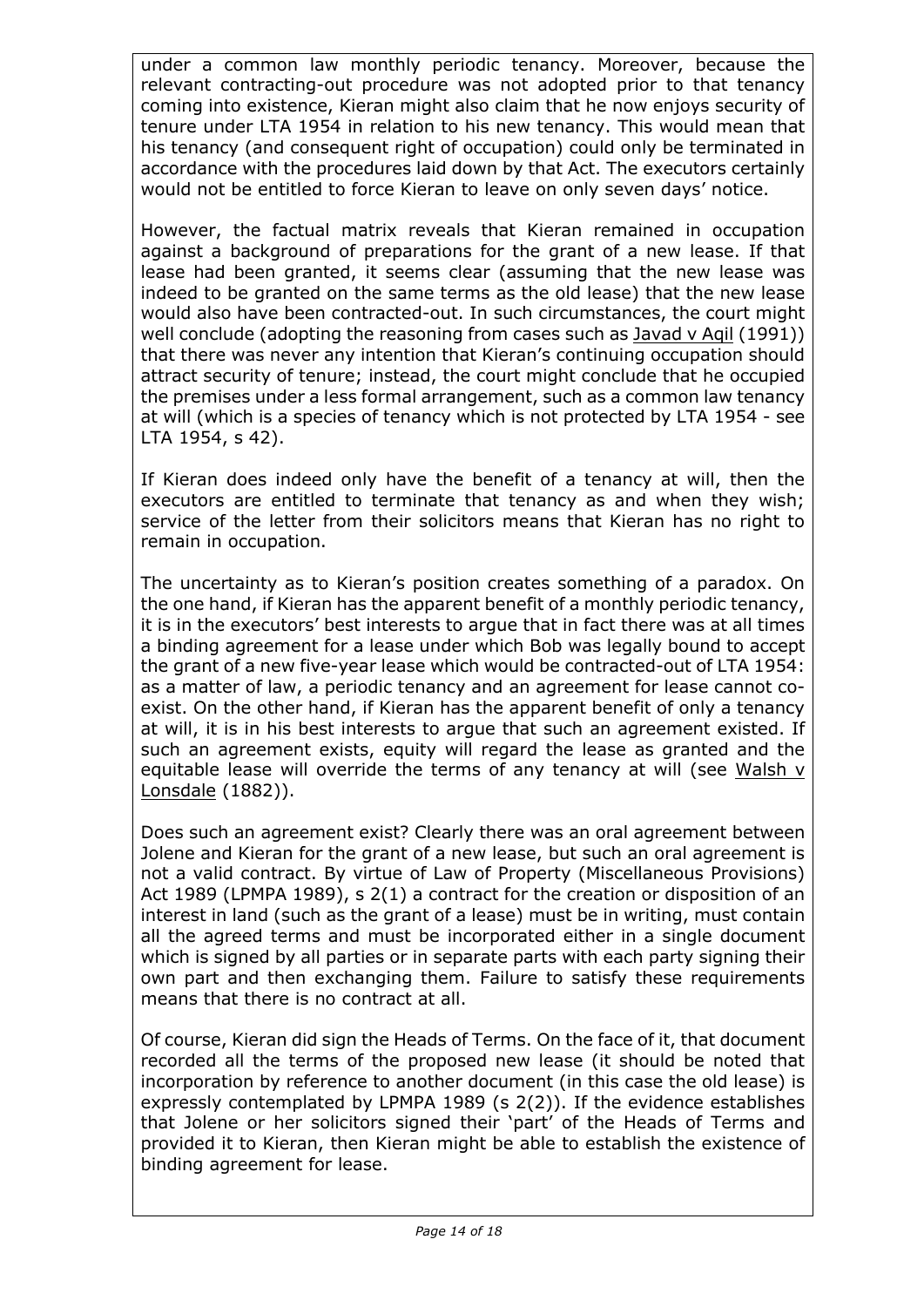# **Question 3**

The question for determination here is whether Nico has a lease or a licence of the accommodation which he occupies in the hotel. If he has a lease, he will have the benefit of an assured shorthold tenancy and will enjoy security of tenure under the Housing Act 1988; consequently, Monica will have to comply with the relevant procedures of that Act in order to remove him from the hotel. If he has only a licence, then he will enjoy only the relatively limited protection afforded to all residential occupiers by the Protection from Eviction Act 1977.

At common law, there are three elements which must be satisfied for an agreement to constitute a lease: exclusive possession, fixed and ascertainable duration and a term which is at least one day shorter than the duration of the grantor's estate: Street v Mountford (1985). Although it was stated in Street v Mountford that payment of rent was also an integral element, this is not the case: see Ashburn Anstalt v Arnold (1988).

The most important, but also the most difficult of these to apply in practice, is exclusive possession. Exclusive possession entitles the tenant to exclude the entire world, including the landlord, from the property for the duration of the term. As explained in Street v Mountford, the central issue in determining whether exclusive possession has been conferred is the degree of control which the owner is entitled to exercise over the land notwithstanding that it is occupied by another for the term of their agreement. Inevitably, such an enquiry will take in all the circumstances, which will necessarily vary according to the facts of a given case and a given tenancy (eg Marchant v Charters (1977) - exclusive possession not granted where a resident housekeeper had daily access to the room in question).

Prudential Assurance v London Residuary Body (1992) illustrates the need for the other two common law requirements also to be satisfied: an agreement granting possession until land "was needed" did not create a lease because there was no fixed and ascertainable duration for the agreement and hence no 'term'; the question whether the tenants has exclusive possession was never raised. It is clear from the facts that both these elements are satisfied in the present case.

A licence, by contrast, confers a contractual right of occupation, ie it grants permission to a licensee to use the licensor's land for a purpose which, without the permission, would be a trespass. It does not confer 'possession' in the sense described above. The personal nature of a licensee's rights means that they will not, for example, bind the owner's successor in title nor will a licensee enjoy any of the benefits which are associated with the existence of an estate in land.

The starting point in the present case is to consider the terms of the agreement between Monica and Nico both in their own right and also by reference to the subject-matter of the agreement and all other relevant circumstances. In terms of the agreement and its subject matter:

• it describes itself as a 'licence' and expressly states that no relationship of landlord and tenant is created by it – however, such expressions are not conclusive by themselves if all the essential agreements for the creation of a tenancy are held to exist (as in Street v Mountford itself)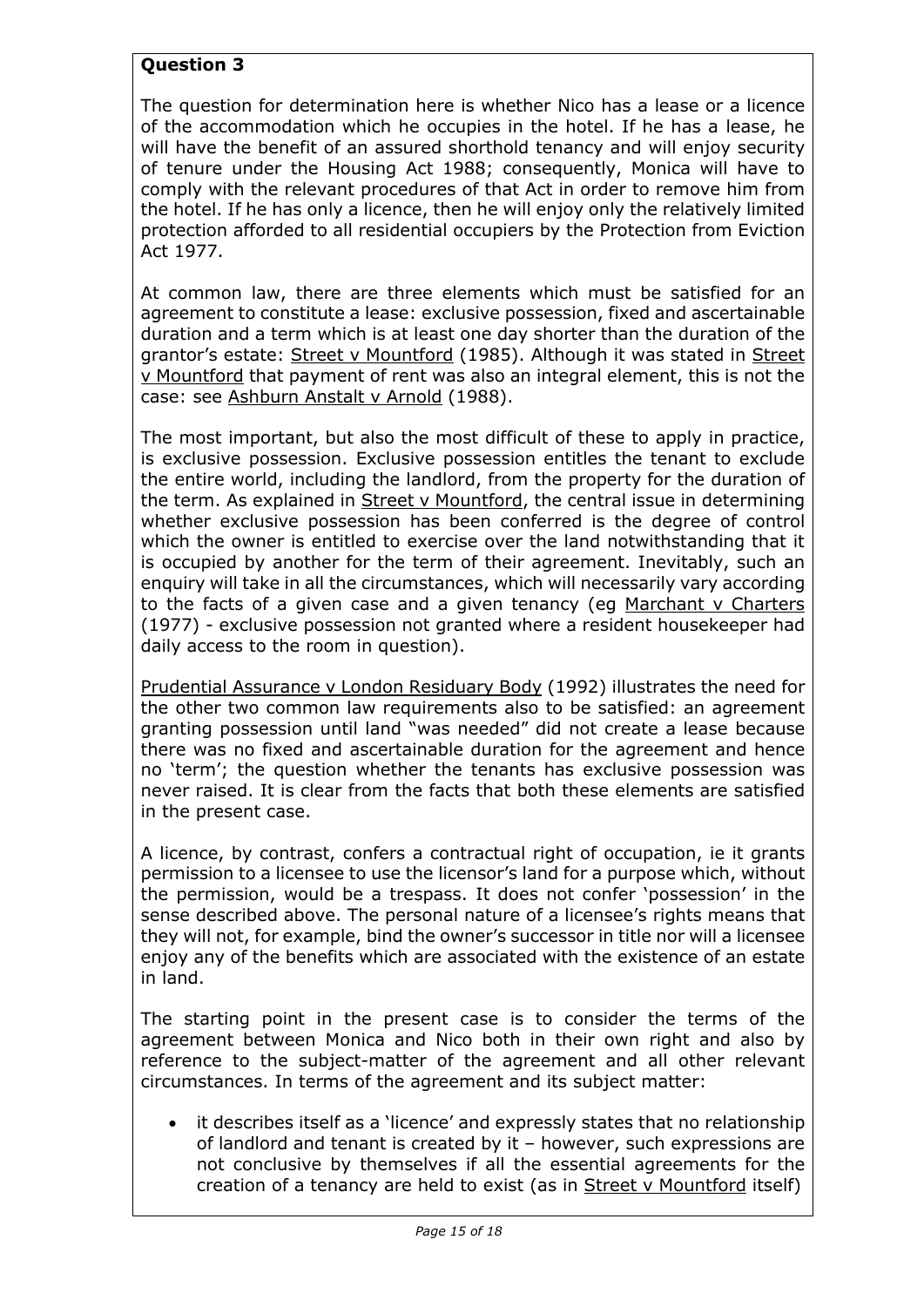- it describes Nico as a 'Property Guardian' rather than as a 'Tenant' and it specifically obliges him to provide services which are akin to those of a security guard, albeit that those services are being provided on a potentially 24/7/365 basis – this is perhaps more indicative of a commercial agreement (the better performance of which requires Nico to be on-site rather than a periodic visitor to the hotel) than a tenancy agreement
- Nico is not granted possession of a specific bedroom (he is allowed to use any one of them, at his choosing)

Other relevant circumstances include:

- the fact that, although Monica has a key (suggesting a right to enter the property when she wished) she has never actually used it  $-$  this could be indicative of a recognition that Nico's possession was not to be disturbed without his presence/consent
- the absence of any express reservation by Monica of a right to enter the property – this could be regarded as an indication that no right of exclusive possession (and hence a right to deny Monica entry) was being granted to Nico and so is indicative that a licence has been created: see, for example, Holland v Oxford City Council (2016)
- the overarching commercial purpose of the arrangement (namely the proposed re-development) would be significantly delayed, albeit probably not entirely frustrated, if a tenancy were held to have been created
- the fact that this does not appear to be an entirely gratuitous licence although Nico does not pay rent he is nonetheless providing a service, elements of which Monica might otherwise have to pay a security firm to provide, and so Nico can be said to be providing valuable consideration in return for his accommodation

There are clearly aspects of the facts which can be cited for and against the proposition that the arrangement is a true licence. It should be noted that the rights of property guardians have been considered in two recent cases: Camelot Property Management Limited (1) Camelot Guardian Management Limited (2) v Greg Roynon (2017) and Camelot Guardian Management Ltd v Khoo (2018). In each, the lease/licence distinction was directly in issue. The fact that opposite conclusions were reached in the two cases perhaps illustrates how difficult the relevant legal principles can be to apply in practice, and how fact-sensitive the ultimate decision may be.

# **Question 4**

To advise Anna it is first necessary to determine the type of tenancy under which she occupies the flat. It will then be possible to consider the grounds which might be available to the landlord as the basis for a possession claim.

Anna appears to have a periodic tenancy of a "dwelling house" which is let "as a separate dwelling" (in that it is self-contained and is not shared by her with the landlord) and which is her "only or principal home". The tenancy would therefore appear to qualify for protection under the Housing Act 1988 (HA 1988) given that it was granted after 15 January 1989. None of the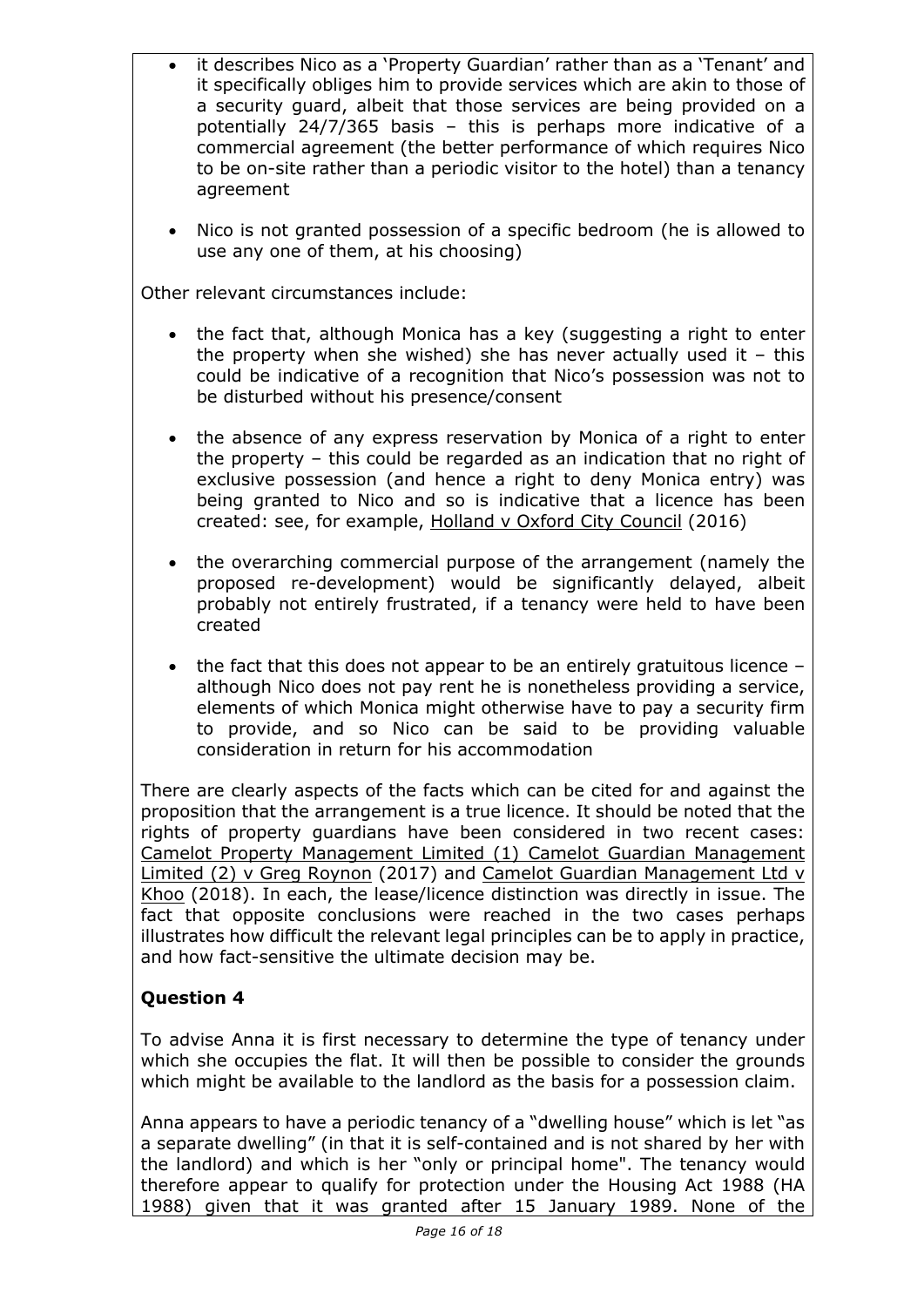circumstances set out in HA 1988, s 43 would appear to exist so as to disqualify Anna's tenancy from that protection.

Whilst it seems relatively clear that Anna's tenancy is protected by HA 1988, it is far less certain whether she holds an assured tenancy or an assured shorthold tenancy. This is because there is uncertainty as to the date on which the tenancy started. If the tenancy started before 28 February 1997 it will be subject to the provisions of HA 1988 as originally enacted: the practical consequence of this for present purposes is that the absence of any paperwork suggests that Anna has an assured tenancy (because it would not appear that she was given written notice that the tenancy was to be an assured shorthold tenancy, as required by HA 1988, s 20). If the tenancy started on or after the 28 February 1997, the absence of any written notice means that the tenancy will be an assured shorthold tenancy in light of HA 1988, s 19A (as inserted by Housing Act 1996, s 96), which makes an assured shorthold tenancy the 'default' tenancy unless the landlord serves notice that the tenancy is to be an assured tenancy or the tenancy agreement specifically states that an assured tenancy is being granted.

If Anna's tenancy is an assured tenancy, the landlord can only recover possession by:

- serving a notice on her under HA 1988, s 8 (which must be in the prescribed form) notifying Anna of the landlord's intention to commence possession proceedings and specifying both the ground(s) on which the landlord intends to rely (although grounds can be altered or added to with the leave of the court) and the earliest date when those proceedings will be brought (which will depend on which ground(s) the landlord is relying on), and
- establishing the stated ground in subsequent possession proceedings

On the basis of the given facts, the grounds which would appear to be available to the landlord are grounds 8 and ground 10.

Ground 8 is a mandatory ground for possession, so the court "must grant an order" (HA 1988, s 7(3)) if the relevant facts are established. Ground 8 requires the landlord to prove that at least two months' rent was in arrears at the time of service of the section 8 notice and remains in arrears at the date of the hearing. If Anna is able to pay off just over half the current arrears immediately, the landlord will not be entitled to serve a section 8 notice at all. If Anna cannot afford to do this, but is able to keep to her plan to clear the arrears, the landlord will not be able to rely on Ground 8 by the time the case comes on for hearing (and Anna may well have cleared the arrears completely before the case can be heard).

Ground 10 is a discretionary ground for possession, so the court will only make an order for possession if it considers it "reasonable to do so" (HA 1988, s 7(4)). Ground 10 requires the landlord to prove that some rent was in arrears when the section 8 notice was served – it seems highly likely that this will be the case if a section 8 notice is served. In exercising its discretion whether to make a possession order, the court will take into account Anna's payment history to date, the circumstances in which the arrears arose, the amount which Anna has paid towards settling the arrears before the case comes on for hearing and her proposals for paying the balance of the arrears (if any)